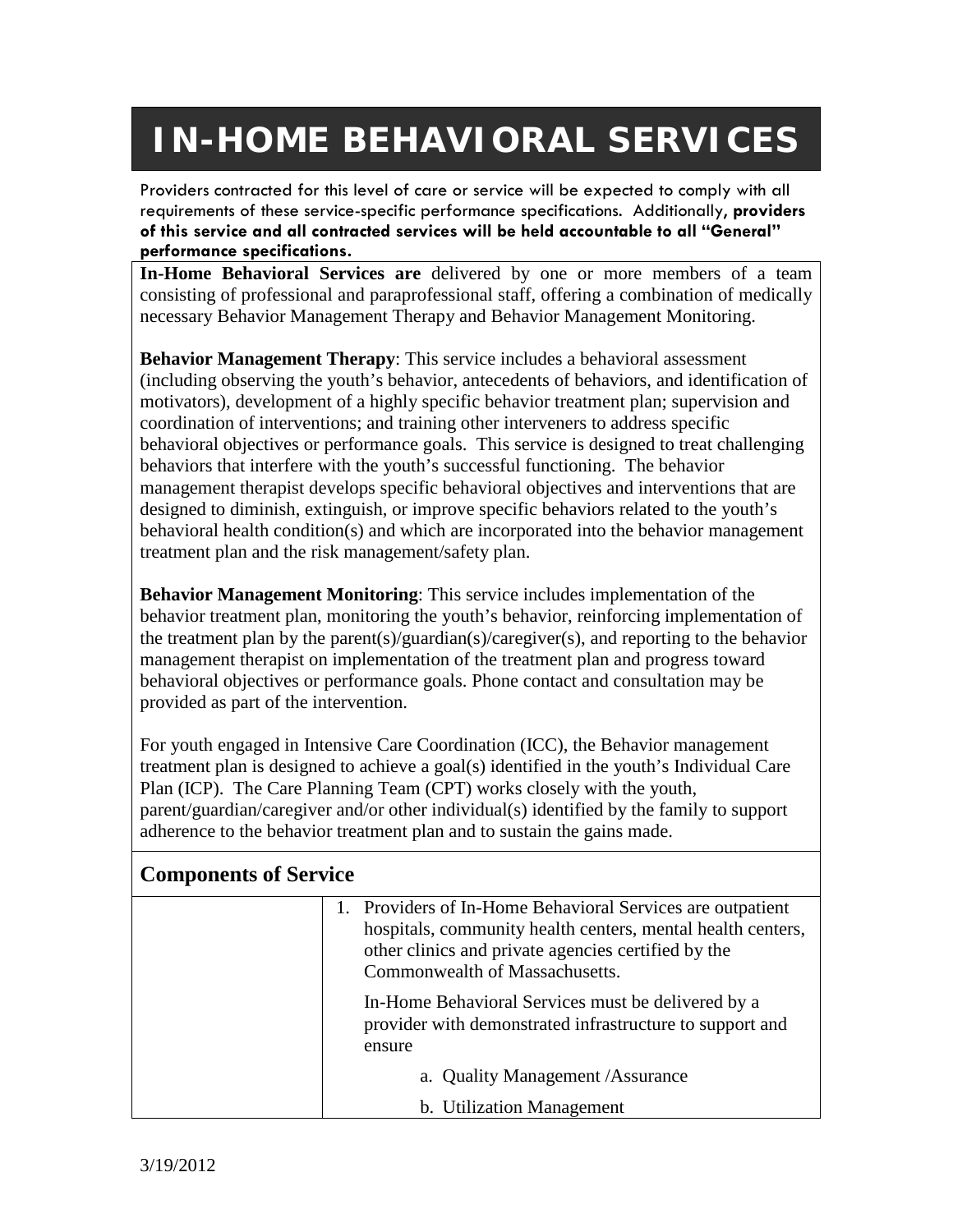| c. Electronic Data Collection / IT                                                                                                                                                                                                                                                                                                                                                                                                                                                                                                                                                                                                                                                                                                                                                                                                                                                                                                                                                                                                                                                                                                                                                                                                                                                                                                                                                                                                                                                                                   |
|----------------------------------------------------------------------------------------------------------------------------------------------------------------------------------------------------------------------------------------------------------------------------------------------------------------------------------------------------------------------------------------------------------------------------------------------------------------------------------------------------------------------------------------------------------------------------------------------------------------------------------------------------------------------------------------------------------------------------------------------------------------------------------------------------------------------------------------------------------------------------------------------------------------------------------------------------------------------------------------------------------------------------------------------------------------------------------------------------------------------------------------------------------------------------------------------------------------------------------------------------------------------------------------------------------------------------------------------------------------------------------------------------------------------------------------------------------------------------------------------------------------------|
| d. Clinical and Psychiatric Expertise                                                                                                                                                                                                                                                                                                                                                                                                                                                                                                                                                                                                                                                                                                                                                                                                                                                                                                                                                                                                                                                                                                                                                                                                                                                                                                                                                                                                                                                                                |
| e. Cultural and Linguistic Competence                                                                                                                                                                                                                                                                                                                                                                                                                                                                                                                                                                                                                                                                                                                                                                                                                                                                                                                                                                                                                                                                                                                                                                                                                                                                                                                                                                                                                                                                                |
| The activities of In-Home Behavioral Services include:<br>2.<br>For Behavior Management Therapy:<br><b>Functional Behavioral Assessment</b><br>Documented observations of the youth in the<br>home and community<br>Structured interviews with the youth, family, and<br>any identified collaterals about his/her<br>behavior(s)<br>Completion of a written functional behavioral<br>assessment<br>Development of a focused behavior management<br>٠<br>treatment plan that identifies specific behavioral<br>and measurable objectives or performance goals<br>and interventions (e.g. skills training,<br>reinforcement systems, removal of triggering<br>stimuli, graduated exposure to triggering stimuli,<br>etc.), that are designed to diminish, extinguish,<br>or improve specific behaviors related to a<br>youth's mental health condition(s)<br>Development of specific behavioral objectives<br>and interventions that are incorporated into the<br>youth's new or existing risk management/safety<br>plan.<br>Modeling for the parent/guardian/caregiver on<br>how to implement strategies identified in the<br>behavior management plan<br>Working closely with the behavior management<br>monitor to ensure the behavior management<br>plans and risk management/safety plan are<br>implemented as developed, and to make any<br>necessary adjustments to the plan.<br>For Behavior Management Monitoring:<br>Monitoring the youth's progress on<br>implementation of the goals of the treatment plan |
| developed by the behavior management therapist                                                                                                                                                                                                                                                                                                                                                                                                                                                                                                                                                                                                                                                                                                                                                                                                                                                                                                                                                                                                                                                                                                                                                                                                                                                                                                                                                                                                                                                                       |
| Providing coaching, support, and guidance to the<br>parent/guardian/caregiver in implementing the<br>plan                                                                                                                                                                                                                                                                                                                                                                                                                                                                                                                                                                                                                                                                                                                                                                                                                                                                                                                                                                                                                                                                                                                                                                                                                                                                                                                                                                                                            |
| Working closely with the behavior management<br>therapist to ensure the behavior management                                                                                                                                                                                                                                                                                                                                                                                                                                                                                                                                                                                                                                                                                                                                                                                                                                                                                                                                                                                                                                                                                                                                                                                                                                                                                                                                                                                                                          |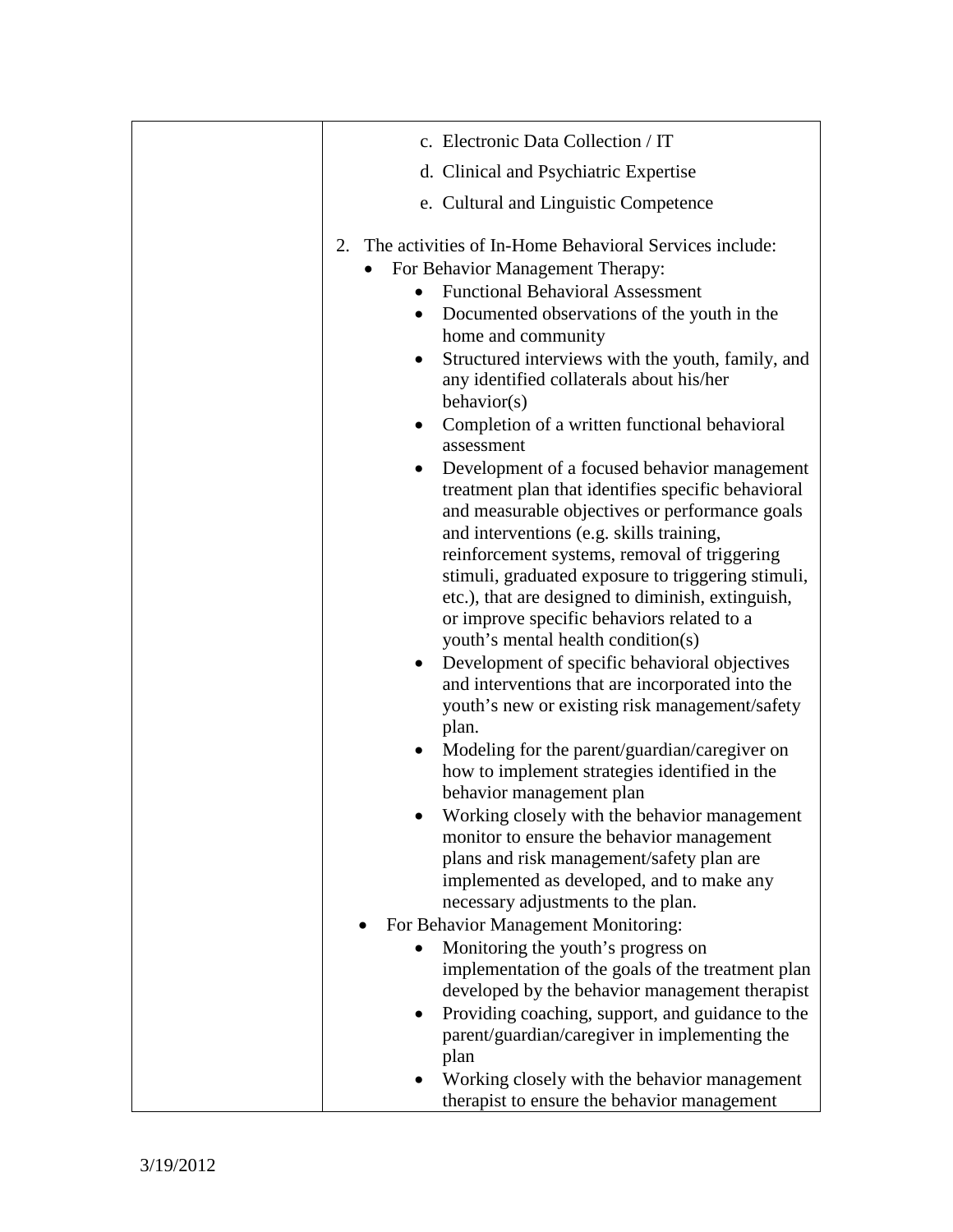|                              | plans and risk management/safety plan are<br>implemented as developed, and reporting to the<br>behavior management therapist if the youth is<br>not achieving the goals and objectives set forth<br>in the behavior management plan so that the<br>behavior management therapist can modify the<br>plan as necessary.                                                                                                                                                                                                                                                                                                                                                                                                                                                                                                                                                                                                                                                                                                                |
|------------------------------|--------------------------------------------------------------------------------------------------------------------------------------------------------------------------------------------------------------------------------------------------------------------------------------------------------------------------------------------------------------------------------------------------------------------------------------------------------------------------------------------------------------------------------------------------------------------------------------------------------------------------------------------------------------------------------------------------------------------------------------------------------------------------------------------------------------------------------------------------------------------------------------------------------------------------------------------------------------------------------------------------------------------------------------|
|                              | 3. The In-Home Behavioral Services provider develops and<br>maintains policies and procedures relating to all<br>components of In-Home Behavioral Services. The agency<br>will ensure that all new and existing staff will be trained on<br>these policies and procedures.                                                                                                                                                                                                                                                                                                                                                                                                                                                                                                                                                                                                                                                                                                                                                           |
|                              | 4. The In-Home Behavioral Services provider provides these<br>services in the youth's home and community.                                                                                                                                                                                                                                                                                                                                                                                                                                                                                                                                                                                                                                                                                                                                                                                                                                                                                                                            |
|                              | 5. The In-Home Behavioral Services provider works<br>collaboratively with ICC, In-Home Therapy Services, or<br>other existing provider(s), and delivers services in<br>accordance with the youth's plan of care, or ICP for youth<br>involved in ICC.                                                                                                                                                                                                                                                                                                                                                                                                                                                                                                                                                                                                                                                                                                                                                                                |
| <b>Staffing Requirements</b> |                                                                                                                                                                                                                                                                                                                                                                                                                                                                                                                                                                                                                                                                                                                                                                                                                                                                                                                                                                                                                                      |
|                              | 1. This service is usually provided by a staff team<br>including a Behavior Management Therapist and a<br>Behavior Management Monitor.                                                                                                                                                                                                                                                                                                                                                                                                                                                                                                                                                                                                                                                                                                                                                                                                                                                                                               |
|                              | The <i>minimum</i> staff qualifications for each are as<br>follows:                                                                                                                                                                                                                                                                                                                                                                                                                                                                                                                                                                                                                                                                                                                                                                                                                                                                                                                                                                  |
|                              | <b>Behavior Management Therapist:</b>                                                                                                                                                                                                                                                                                                                                                                                                                                                                                                                                                                                                                                                                                                                                                                                                                                                                                                                                                                                                |
|                              | a. Master's level practioner (A master's level practitioner for<br>these purposes include persons with the following credentials:<br>Developmental-behavioral pediatricians, developmental-behavioral<br>pediatric fellows, LICSWs, LCSWs, LMFTs, LMHCs, licensed<br>psychologists, master's-level counselors, marriage and family<br>therapy interns, mental health counselor interns, psychiatric nurse<br>mental health clinical specialists, psychiatric nurse mental health<br>clinical specialist trainee, psychiatric nurses, psychiatrists,<br>psychiatry residents, psychology interns and social work interns.<br>Note that all unlicensed master's-level counselors and/or interns<br>must provide services under the direct supervision of a LICSW,<br>LMFT, LMHC, LCSW, LADC I, Psychologist, Psychiatric Nurse,<br>or Nurse Clinical Specialist consistent with applicable state<br>licensure requirements. Please see Massachusetts State Plan 08-004<br>for further definition of the credentials described above. ) |
|                              |                                                                                                                                                                                                                                                                                                                                                                                                                                                                                                                                                                                                                                                                                                                                                                                                                                                                                                                                                                                                                                      |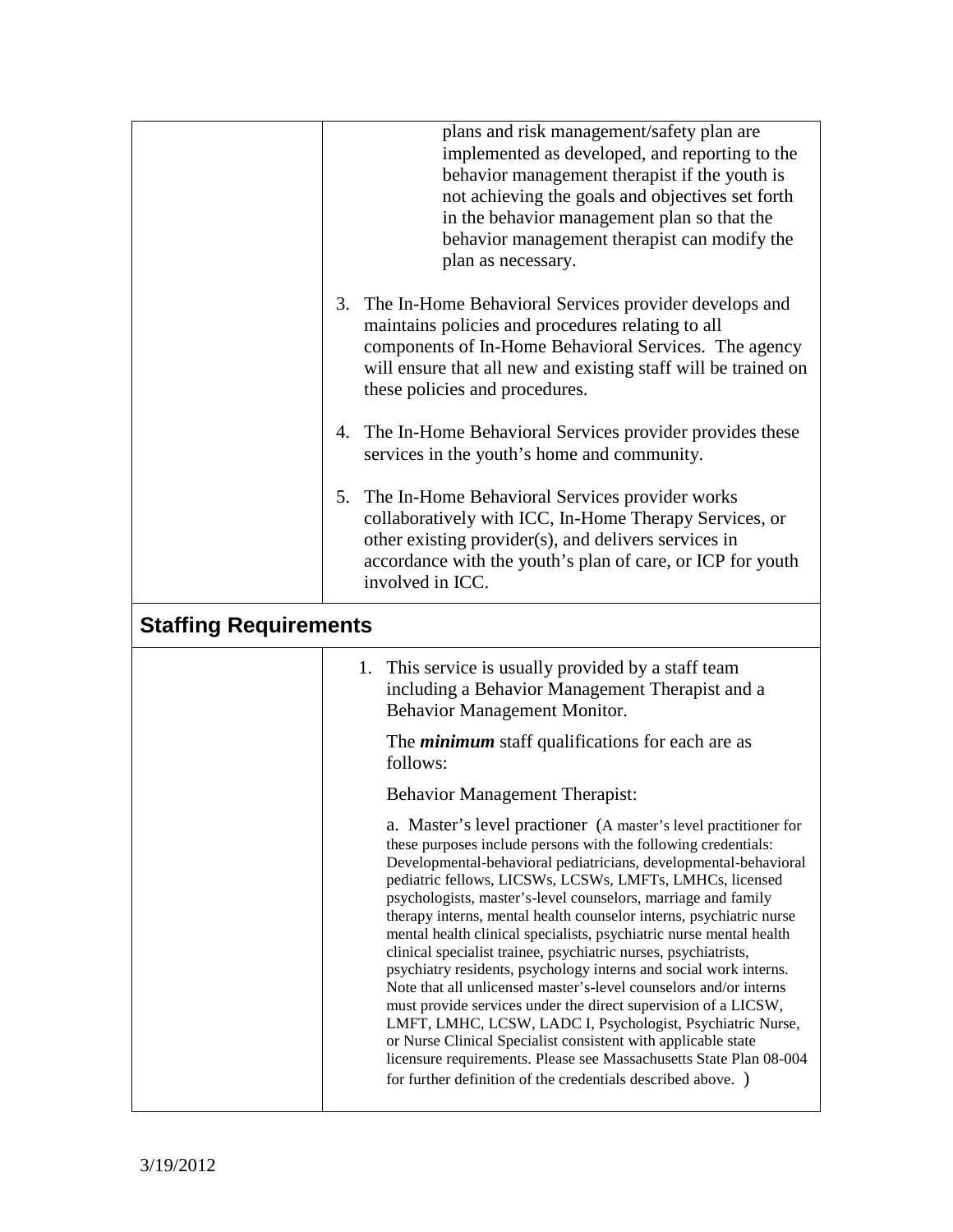| <b>AND</b>                                                                                                                                                                                                                                                                                                                                                                                                                                                 |
|------------------------------------------------------------------------------------------------------------------------------------------------------------------------------------------------------------------------------------------------------------------------------------------------------------------------------------------------------------------------------------------------------------------------------------------------------------|
| b. Board Certified Behavior Analyst (BCBA); OR                                                                                                                                                                                                                                                                                                                                                                                                             |
| c. Enrolled in a behavior analyst training program and<br>eligible for certification within nine months; OR                                                                                                                                                                                                                                                                                                                                                |
| d. A psychologist licensed by the Massachusetts Board of<br>Registration in Psychology with experience performing<br>functional behavioral assessments and implementing and<br>evaluating intervention strategies; OR                                                                                                                                                                                                                                      |
| e. A master's-level mental health practitioner working<br>under the supervision of a BCBA; OR                                                                                                                                                                                                                                                                                                                                                              |
| f. A master's-level mental health practitioner with relevant<br>training and two years experience inclusive of but not<br>limited to:                                                                                                                                                                                                                                                                                                                      |
| a) conducting functional behavioral assessments<br>(FBA) of youth with serious emotional and<br>behavioral disturbances that include: observing and<br>analyzing behavior in settings where the behavior<br>is naturally occurring; evaluating specific<br>antecedent stimuli and consequences; and<br>understanding the values, skills, and resources of<br>those who are responsible for implementing the<br>behavior plan; AND                          |
| b) selecting interventions and strategies based on<br>the results of the FBA and designing behavior<br>plans that include intensive behaviorally oriented<br>interventions; AND                                                                                                                                                                                                                                                                            |
| c) evaluating progress based on both qualitative<br>and quantitative data and making adjustments to<br>the behavior plan as needed; AND                                                                                                                                                                                                                                                                                                                    |
| d) working with parents/caregivers and<br>paraprofessional staff in homes and other<br>community-based settings to implement behavior<br>plans using techniques grounded in principles of<br>positive behavior support (PBS) and/or applied<br>behavioral analysis (ABA) with an aim toward<br>extinguishing a wide range of challenging<br>behaviors and increasing more socially acceptable<br>behaviors that are age or developmentally<br>appropriate. |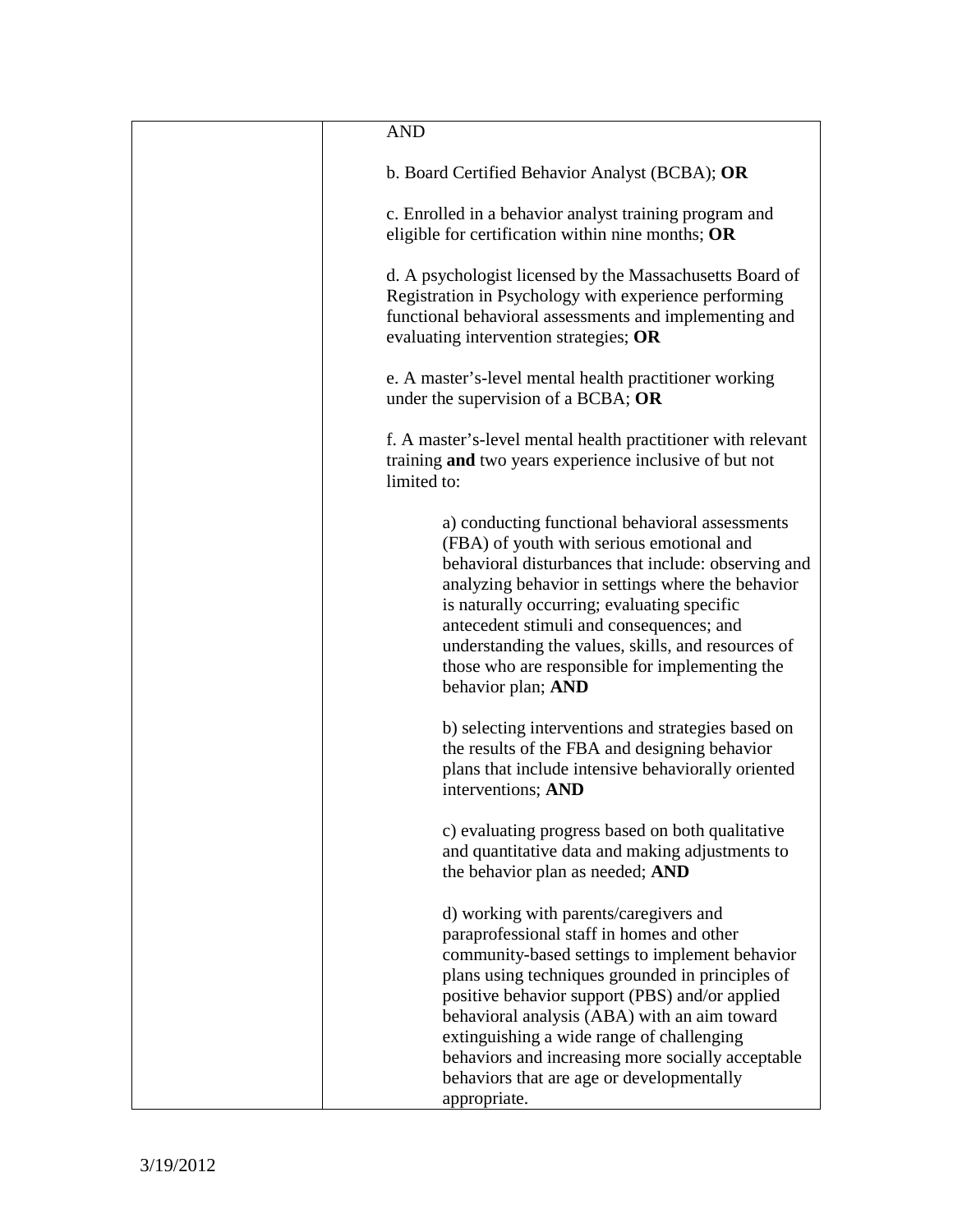| <b>Behavior Management Monitor:</b><br>Supervision by a clinician meeting one of the above<br>criteria and                                                                                                                                                                                                           |
|----------------------------------------------------------------------------------------------------------------------------------------------------------------------------------------------------------------------------------------------------------------------------------------------------------------------|
| a. A bachelor's degree in a human services field<br>from an accredited university and one (1) year of<br>direct relevant experience working with youth<br>and families who require behavior management<br>to address mental health needs, OR                                                                         |
| b. An associate's degree and a minimum of two $(2)$<br>years of relevant direct service experience<br>working with youth and families who require<br>behavior management to address mental health<br>needs.                                                                                                          |
| c. The provider ensures that In-Home Behavioral Services<br>staff is trained in principles of behavior management.<br>The provider also ensures that all behavioral<br>management therapy and monitoring staff completes<br>training, upon employment and annually thereafter,<br>inclusive of the following topics: |
| Overview of the clinical and psychosocial needs of the<br>$\bullet$<br>target population<br>Systems of Care principles and philosophy<br>Role within a CPT<br>$\bullet$<br>Ethnic, cultural, and linguistic considerations of the<br>community<br>Community resources and services                                   |
| Family-centered practice<br>Behavior management coaching<br>Social skills training<br>Psychotropic medications and possible side effects<br>$\bullet$<br>Risk management/safety plans<br>$\bullet$<br>Crisis Management<br>$\bullet$                                                                                 |
| Introduction to child-serving systems and processes<br>$\bullet$<br>(DCF, DYS, DMH, DESE, etc.)<br>Basic IEP and special education information<br>Managed Care Entities' performance specifications and<br>medical necessity criteria<br>Child/adolescent development including sexuality<br>Conflict resolution     |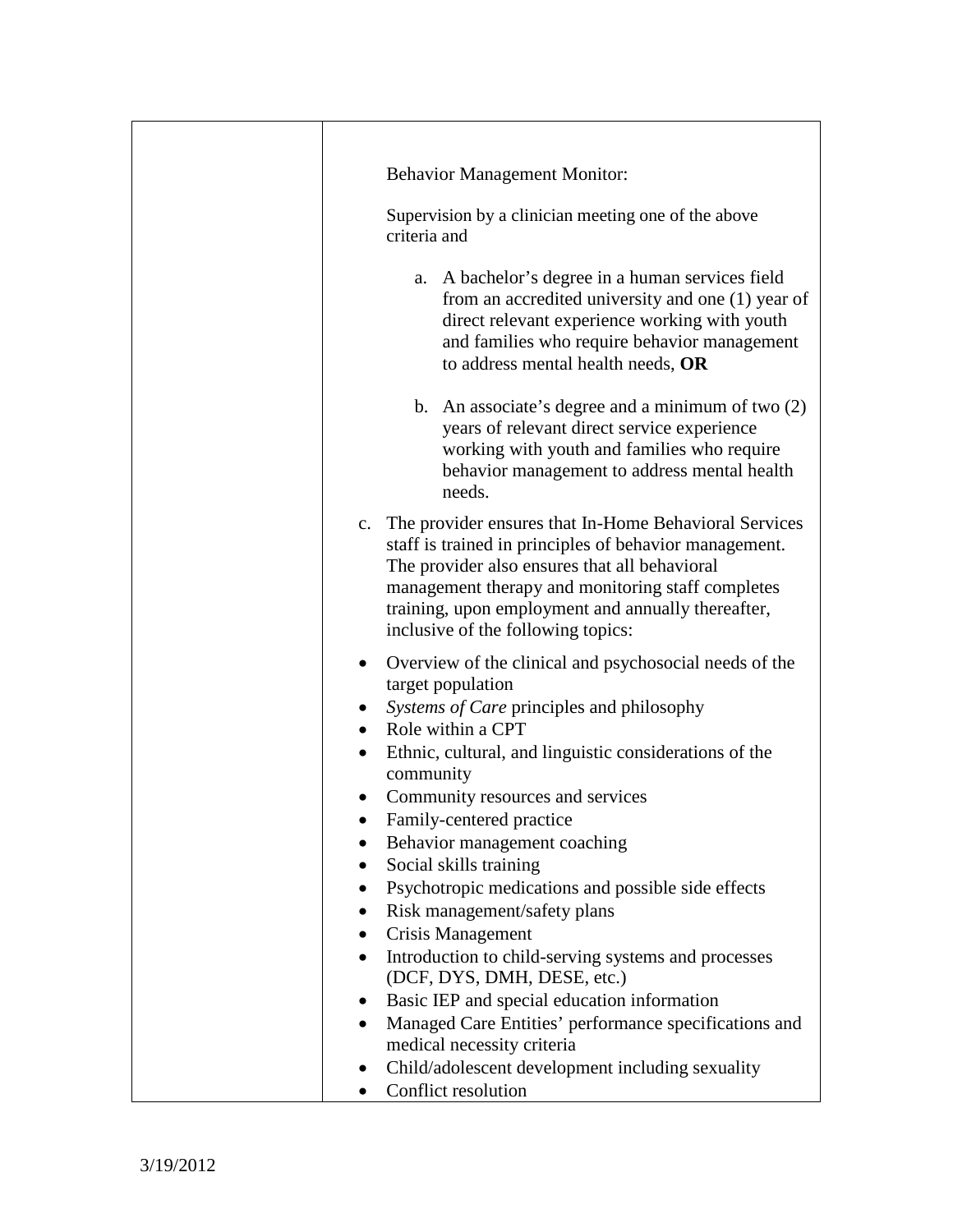|                                                       | d. The In-Home Behavioral Services provider ensures<br>that a licensed, senior clinician, with the following<br>credentials - LICSW, LMFT, LMHC, LCSW, LADC I,<br>Psychologist, Psychiatric Nurse, or Nurse Clinical<br>Specialist – provides adequate supervision to all<br>unlicensed master's-level behavior management<br>therapists and/or interns as well.                                                                         |  |
|-------------------------------------------------------|------------------------------------------------------------------------------------------------------------------------------------------------------------------------------------------------------------------------------------------------------------------------------------------------------------------------------------------------------------------------------------------------------------------------------------------|--|
|                                                       | <b>Service, Community, and Collateral Linkages</b>                                                                                                                                                                                                                                                                                                                                                                                       |  |
|                                                       | 1. For youth who are receiving ICC, the In-Home Behavioral<br>Services provider participates as a member of the care<br>planning team (CPT) and works closely with CPT to<br>implement the $\text{goal}(s)$ and objective $(s)$ identified by the<br>CPT.                                                                                                                                                                                |  |
|                                                       | 2. For youth who are not receiving ICC, the In-Home<br>Behavioral Services provider works closely with the family,<br>and any behavioral health existing/referring provider(s) to<br>implement the goals and objectives identified by the<br>referring provider.                                                                                                                                                                         |  |
|                                                       | 3.<br>The In-Home Behavioral Services provider participates in<br>all care planning meetings and processes. When state<br>agencies (DMH, DCF, DYS, DPH, DESE/LEA, DMR,<br>probation office, the courts) are involved with the family<br>and with appropriate consent, the provider participates, as<br>appropriate, with these agencies with regard to service/care<br>planning and coordination, on behalf of, and with, the<br>family. |  |
| <b>Quality Management (QM)</b>                        |                                                                                                                                                                                                                                                                                                                                                                                                                                          |  |
|                                                       | The In-Home Behavioral Services provider participates in<br>quality management activities that include fidelity monitoring<br>and attends meetings as required.                                                                                                                                                                                                                                                                          |  |
| <b>Process Specifications</b>                         |                                                                                                                                                                                                                                                                                                                                                                                                                                          |  |
| <b>Treatment Planning and</b><br><b>Documentation</b> | In-Home Behavioral Services are provided in a clinically<br>1.<br>appropriate manner and focused on the youth's behavioral<br>and functional outcomes as described in the treatment and<br>discharge plans.                                                                                                                                                                                                                              |  |
|                                                       | Treatment planning is individualized and appropriate to the<br>2.                                                                                                                                                                                                                                                                                                                                                                        |  |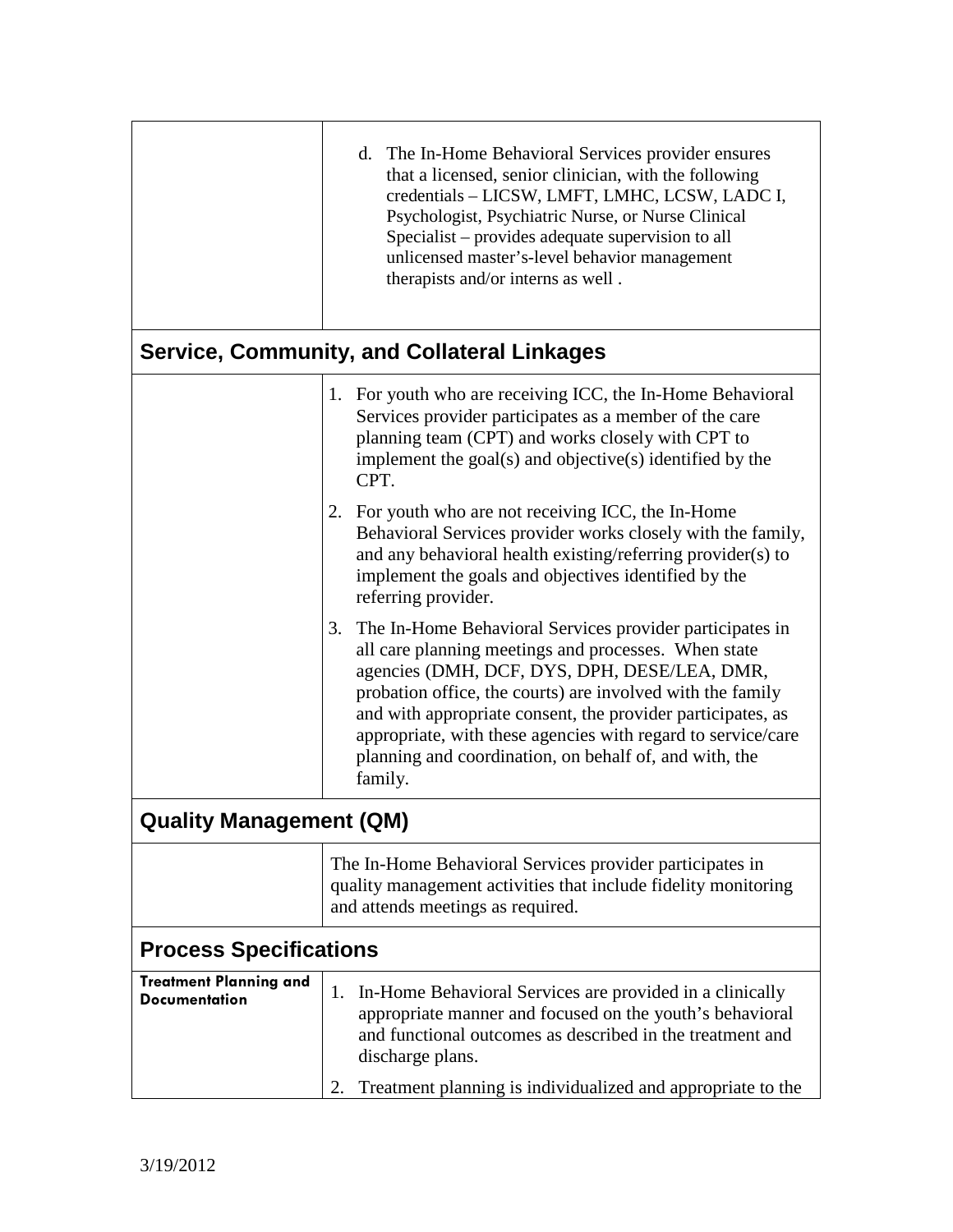|  |    | youth's age and changing condition, with realistic, specific,<br>attainable, and measurable goals and objectives stated                                                                                                                                                                                                                                                                                                                                                                                                                                                                                                                                                                                                                                                                |
|--|----|----------------------------------------------------------------------------------------------------------------------------------------------------------------------------------------------------------------------------------------------------------------------------------------------------------------------------------------------------------------------------------------------------------------------------------------------------------------------------------------------------------------------------------------------------------------------------------------------------------------------------------------------------------------------------------------------------------------------------------------------------------------------------------------|
|  | 3. | There is documented active coordination of care with ICC,<br>other current behavioral health providers, the PCP/PCC<br>(primary care physician/clinician), and other services and<br>state agencies. If coordination is not successful, the reasons<br>are documented and efforts to coordinate care continue.                                                                                                                                                                                                                                                                                                                                                                                                                                                                         |
|  |    | 4. In-Home Behavioral Services are identified for a youth, by<br>the CPT or other referring provider who is responsible for<br>identifying and communicating the goals to be addressed by<br>In-Home Behavioral Services.                                                                                                                                                                                                                                                                                                                                                                                                                                                                                                                                                              |
|  |    | 5. For youth who are receiving ICC, the In-Home Behavioral<br>Services staff must coordinate with and attend all CPT<br>meetings that occur while they are providing In-Home<br>Behavioral Services to the youth. At these meetings, they<br>give input to the CPT in order to clearly outline the goals of<br>the service in the ICP and provide updates on the youth's<br>progress. In concert with the family and the CPT, the<br>behavior management therapist will determine if the youth<br>needs Behavior Management Monitoring in addition to the<br>Behavior Management Therapy. The In-Home Behavioral<br>Services provider will identify to the CPT the number of<br>hours per week/month of the In-Home Behavioral Services<br>that are medically necessary for the youth. |
|  |    | 6. For youth who are not receiving ICC, the In-Home<br>Behavioral Services staff must coordinate with the referring<br>provider and attend all treatment team meetings in order to<br>clearly outline the goals of the service and provide updates<br>on the youth's progress. In concert with the family and the<br>referring provider, the behavior management therapist will<br>determine if the youth needs Behavior Management<br>Monitoring in addition to the Behavior Management<br>Therapy                                                                                                                                                                                                                                                                                    |
|  |    | 7. For youth not involved in ICC, the In-Home Behavioral<br>Services provider will identify to the referring/existing<br>provider(s) the number of hours per week/month for the In-<br>Home Behavioral Services that are medically necessary for<br>the youth.                                                                                                                                                                                                                                                                                                                                                                                                                                                                                                                         |
|  |    | 8. For youth who are receiving ICC, the behavior management<br>therapist completes a written functional behavioral<br>assessment and develops a highly specific behavior<br>management treatment plan with clearly defined<br>interventions and measurable goals and outcomes within                                                                                                                                                                                                                                                                                                                                                                                                                                                                                                   |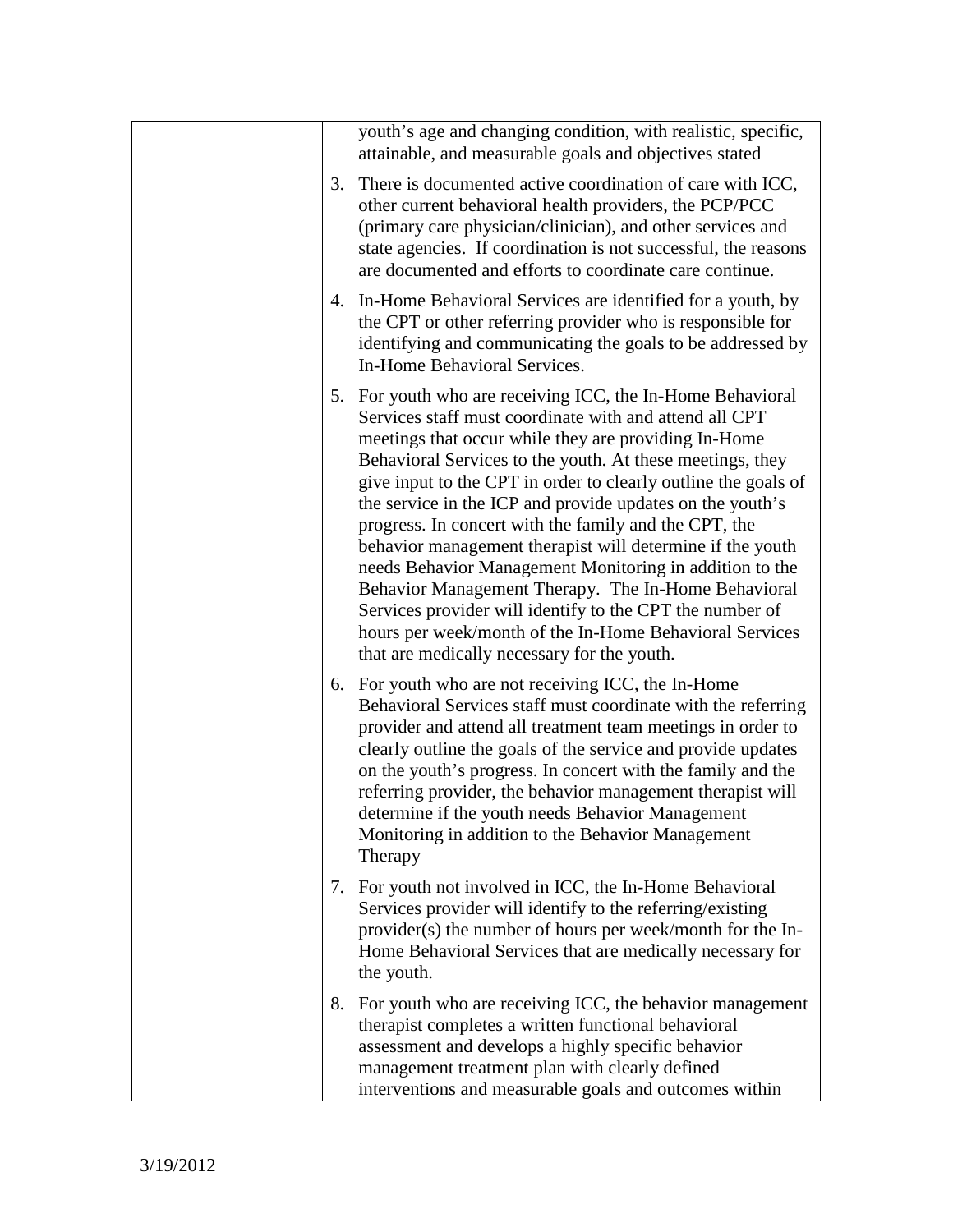|                                                | fourteen (14) to twenty-eight (28) days of the first meeting<br>with the family, that is coordinated with the ICC team and is<br>designed to achieve the goals identified in the ICP.                                                                                                                                                                                                                                                                               |
|------------------------------------------------|---------------------------------------------------------------------------------------------------------------------------------------------------------------------------------------------------------------------------------------------------------------------------------------------------------------------------------------------------------------------------------------------------------------------------------------------------------------------|
|                                                | 9. For youth not receiving ICC, the behavior management<br>therapist completes a written functional behavioral<br>assessment and develops a highly specific behavior<br>management plan with clearly defined interventions and<br>measurable goals and outcomes within fourteen (14) to<br>twenty-eight (28) calendar days of the first meeting with the<br>family, that are consistent with the concerns/goals identified<br>by the referring provider and family. |
|                                                | 10. Evidence-based or best-practice models that match the main<br>need/focused problem are recommended to guide<br>treatment/care planning and interventions.                                                                                                                                                                                                                                                                                                       |
|                                                | 11. The behavior management treatment plan must be updated<br>regularly, including updates following any sentinel events<br>such as presentation to an ESP or hospitalization.                                                                                                                                                                                                                                                                                      |
|                                                | 12. For youth who receive ICC, In-Home Behavioral Services<br>staff has contacts as needed but at least one (1) per week<br>with the youth's ICC care coordinator to provide updates on<br>progress on the identified ICP goal(s). For youth not<br>receiving ICC, the In-Home Behavioral Services staff has<br>regular, frequent contact with the youth's referring provider<br>to report updates on progress on the identified behavioral<br>$goal(s)$ .          |
|                                                | 13. The In-Home Behavioral Services provider ensures that all<br>services are provided in a professional manner, ensuring<br>privacy, safety, and respecting the family's dignity and right<br>to choice.                                                                                                                                                                                                                                                           |
|                                                | 14. The behavior management therapist and monitor document<br>each contact in a progress report in the provider's file for the<br>youth.                                                                                                                                                                                                                                                                                                                            |
|                                                | 15. The behavior management therapist gives his/her agency's<br>after-hours emergency contact information and procedures<br>to the parent/guardian/caregiver.                                                                                                                                                                                                                                                                                                       |
| Discharge Planning and<br><b>Documentation</b> | A discharge planning meeting is scheduled whenever the<br>authorized decision maker decides that services are no longer<br>desired, or the CPT along with the family, determines that the<br>youth has met his/her goals and no longer needs the service, or<br>the youth no longer meets the medical necessity criteria for In-<br>Home Behavioral Services.                                                                                                       |